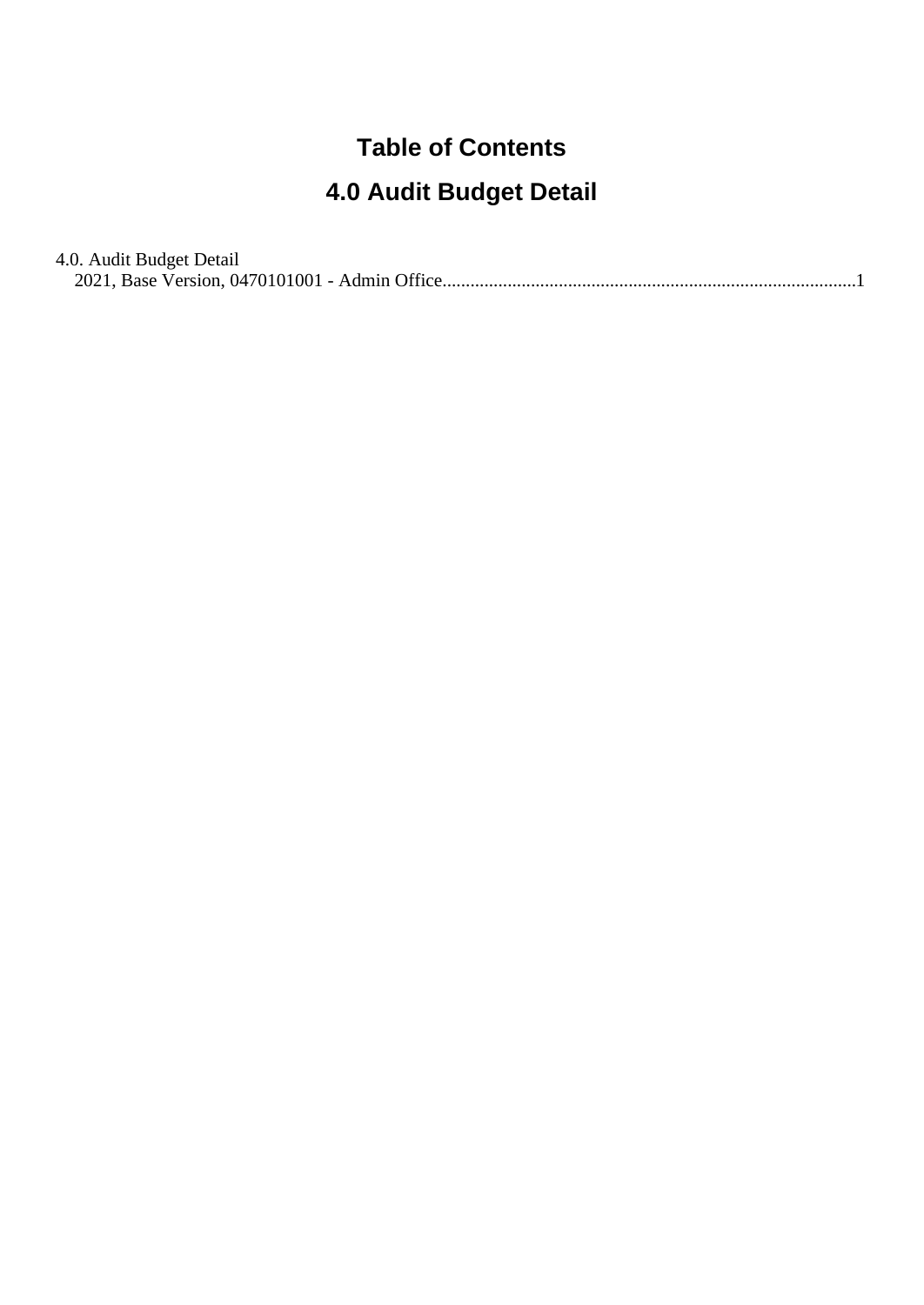<span id="page-1-0"></span>

# **2021 BUDGET VOLUME**

**Ministry:** 047 - Ministry Of Parliamentary Affairs **Department:** 04701 - Headquarters **Organisation:** 0470101001 - Admin Office **Government Function:** 70111 - Executive and Legislative Organs **Location:** 0304004 - Osu Klotey

| 0470101001 - Admin Office                                        | 544,350 |
|------------------------------------------------------------------|---------|
| 11001 - Central GoG & CF                                         | 544,350 |
| 400101 - Deepen democratic governance                            | 261,192 |
| 04701 - Management and Administration                            | 199,692 |
| 04701001 - General Administration and Finance                    | 137,292 |
| <b>Unspecified Project</b>                                       | 137,292 |
| 085101 - Internal management of the organisation                 | 137,292 |
| 22101 - Materials and Office Consumables                         | 18,982  |
| 2210101 - Printed Material and Stationery                        | 15,000  |
| 2210103 - Refreshment Items                                      | 3,982   |
| 22103 - General Cleaning                                         | 3,000   |
| 2210301 - Cleaning Materials                                     | 3,000   |
| 22105 - Travel and Transport                                     | 65,000  |
| 2210505 - Running Cost - Official Vehicles                       | 65,000  |
| 22107 - Training, Seminar and Conference Cost                    | 50,310  |
| 2210708 - Refreshments                                           | 4,700   |
| 2210709 - Seminars/Conferences/Workshops - Dome                  | 45,610  |
| 04701003 - Policy Planning, Budgeting, Monitoring and Evaluation | 62,400  |
| <b>Unspecified Project</b>                                       | 62,400  |
| 085601 - Planning and Policy Formulation                         | 62,400  |
| 22107 - Training, Seminar and Conference Cost                    | 62,400  |
| 2210705 - Hotel Accommodation                                    | 38,400  |
| 2210709 - Seminars/Conferences/Workshops - Dome                  | 24,000  |
| 04702 - Executive and Legislative Coordination and Dialogue      | 61,500  |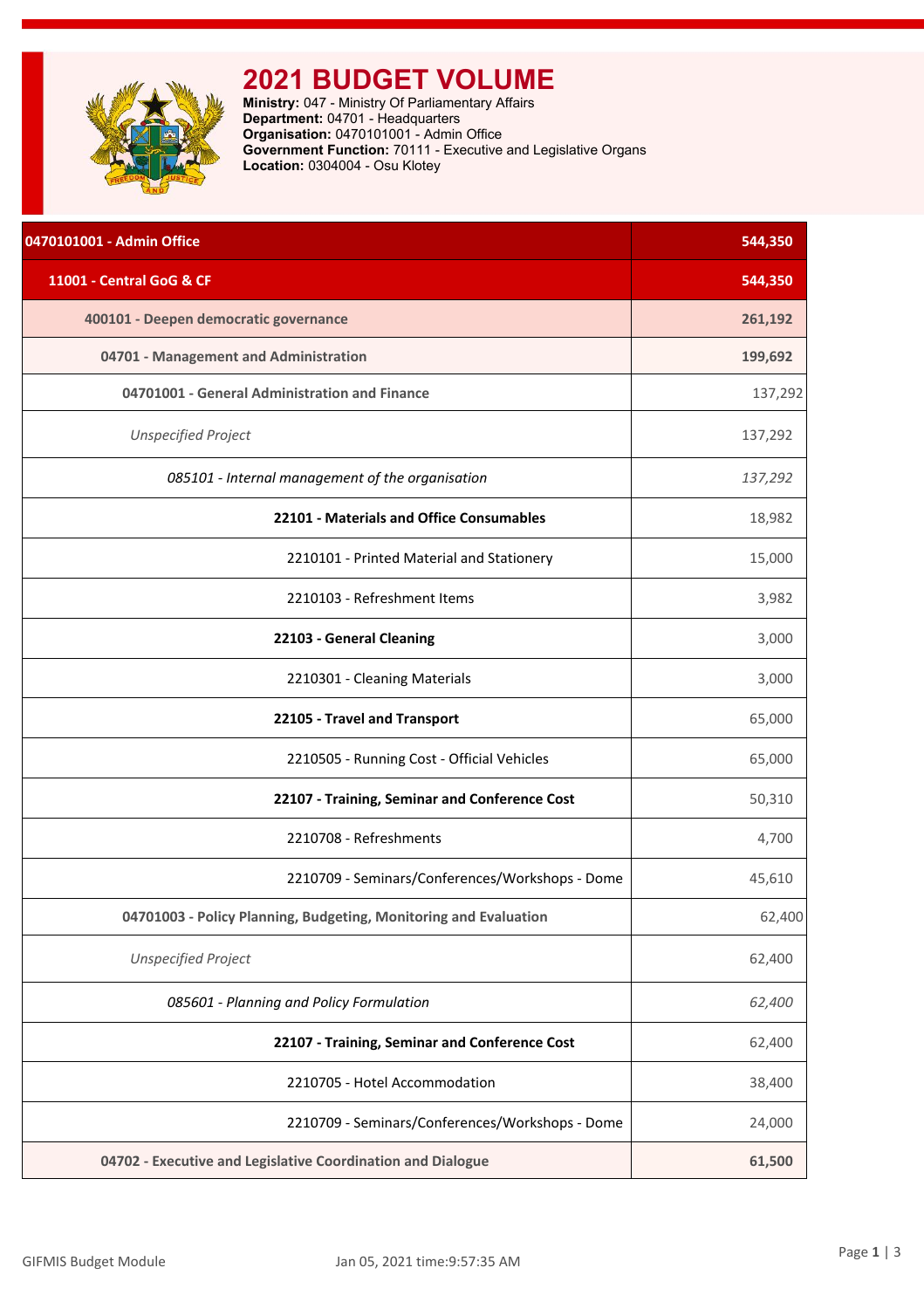

## **2021 BUDGET VOLUME**

**Ministry:** 047 - Ministry Of Parliamentary Affairs **Department:** 04701 - Headquarters **Organisation:** 0470101001 - Admin Office **Government Function:** 70111 - Executive and Legislative Organs **Location:** 0304004 - Osu Klotey

| 04702000 - Executive and Legislative Coordination and Dialogue | 61,500  |
|----------------------------------------------------------------|---------|
| <b>Unspecified Project</b>                                     | 61,500  |
| 047001 - Executive and Legislative coordination                | 61,500  |
| 22107 - Training, Seminar and Conference Cost                  | 61,500  |
| 2210708 - Refreshments                                         | 10,500  |
| 2210709 - Seminars/Conferences/Workshops - Dome                | 51,000  |
| <b>Unspecified Policy</b>                                      | 283,158 |
| 04701 - Management and Administration                          | 283,158 |
| 04701001 - General Administration and Finance                  | 283,158 |
| <b>Unspecified Project</b>                                     | 283,158 |
| <b>Unspecified Operations</b>                                  | 283,158 |
| 2111001 - Established Post                                     | 93,896  |
| 21111 - Non Established Post                                   | 89,629  |
| 2111106 - Limited Engagements                                  | 89,629  |
| 21112 - Other Allowances                                       | 99,633  |
| 2111213 - Watchman Allowance                                   | 5,573   |
| 2111223 - Basic PE Related Allowances                          | 6,044   |
| 2111227 - Clothing Allowance                                   | 8,022   |
| 2111233 - Entertainment Allowance                              | 5,573   |
| 2111234 - Fuel Allowance                                       | 18,000  |
| 2111236 - Housing Subsidy/Allowance                            | 8,408   |
| 2111238 - Overtime Allowance                                   | 15,574  |
| 2111245 - Domestic Servants Allowance                          | 11,021  |
| 2111247 - Utility Allowance                                    | 6,426   |